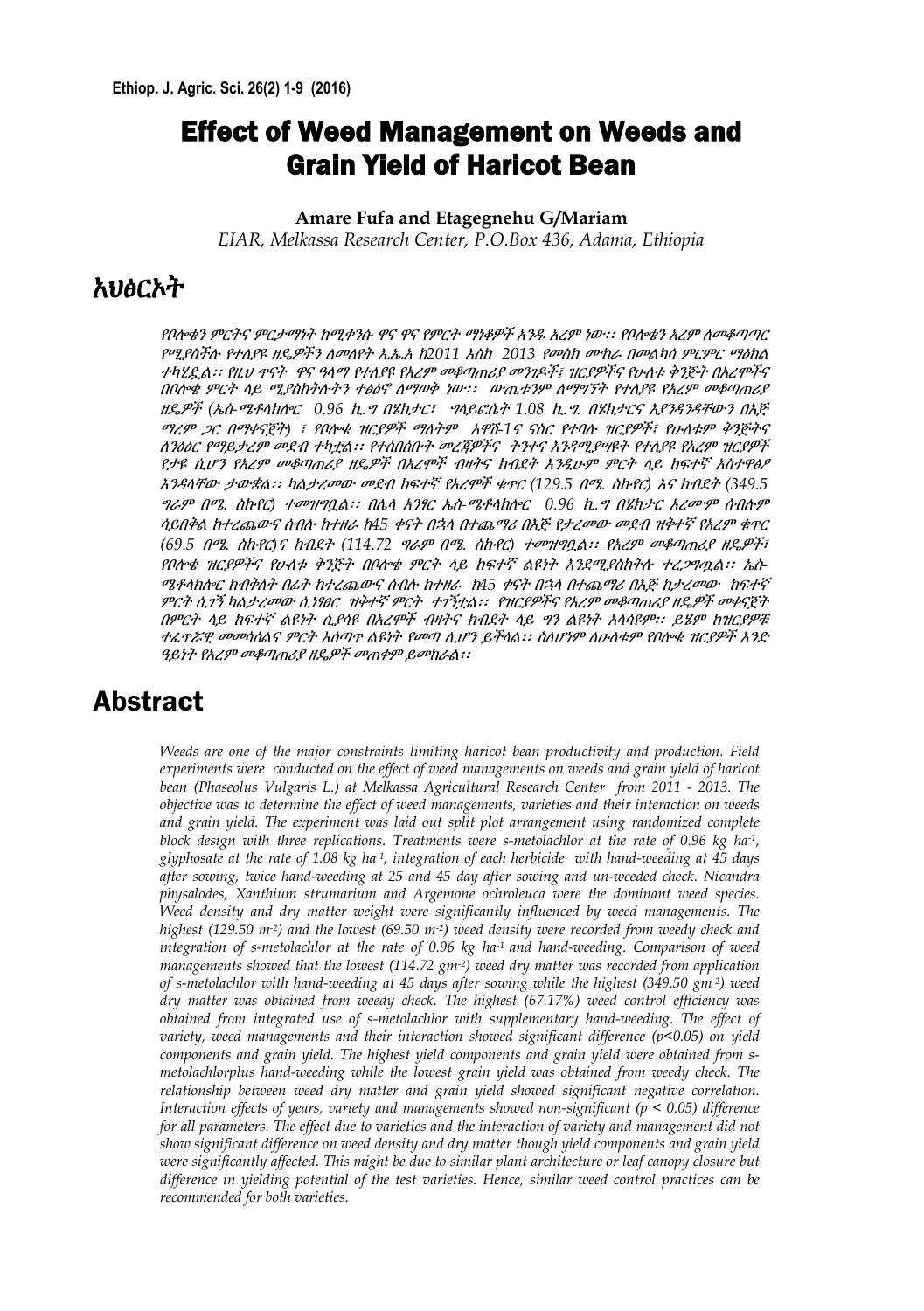## Introduction

Haricot bean (*Phaseolus vulgaris* L.) is among the five most important food legumes of Ethiopia and is mainly grown at an intermediate altitude ranging from 1400 to 1800 m (Tilahun, 1998). It is the world's most important food legume for direct human consumption. Average per capita consumption of haricot bean in the main bean production areas is higher in Africa, estimated at 31.4 kg/year (Katungi *et al*., 2010). Being high in nutrient content and having commercial potential, haricot bean holds great promise for fighting hunger, increasing income and improving soil fertility (Katungi *et al*., 2010).

However, the growth in haricot bean productivity has been slow as a result of biotic and abiotic factors in which weeds are the major production constraints. Weeds cause significant yield reduction primarily by competing with crop for light, nutrients and space. Haricot bean yield losses of 35-90% have been reported at different part of the country due to weed competition (Rezene, 1985; Etagagnehu, 1987; Tilahun, 1998 and Meseret *et al.*, 2008)

Cognizant of this, research and development efforts have been made for several years in the past and a number of weed management options have been recommended and disseminated among haricot bean producers. In spite of this effort made, crop husbandry is still poor with a significant number of farmers weeding once or not at all. Katungi *et al* (2009) reported that even though promotional effort to disseminate good management has been growing, the pulse crop has been poorly managed, especially in Ethiopia where some farmers do not even weed their haricot bean gardens. On the other hand, farmers of the dry land areas spent more time and energy on weed control than any other activities of crop production due to limited awareness on use of efficient weed management technologies. Thus, to ensure sustainable haricot bean productivity as well as production both for home and market consumption improved weed managements have to be widely practiced based on the variety response to the practices.

However, there is no or little information available on the varietal interaction to improved weed management. Therefore, the objective of this study was to determine the effect of weed management, variety and their interaction on weeds and grain yield of haricot bean.

## Materials and Methods

#### Study Area

The experiment was conducted at Melkassa Agricultural Research Center during 2011, 2012 and 2013 cropping seasons. Melkassa Agricultural Research Center is located at 8 <sup>0</sup>24'N and 39021'E at an elevation of 1550 m. The area is characterized by high temperature throughout the year particularly in May, combined with high sunshine hours, low humidity, and general dry conditions except during very few wet months. It receives mean annual rain fall of 763 mm with erratic distribution with peaks occurring in July and August in a mono-modal pattern. The annual average minimum and maximum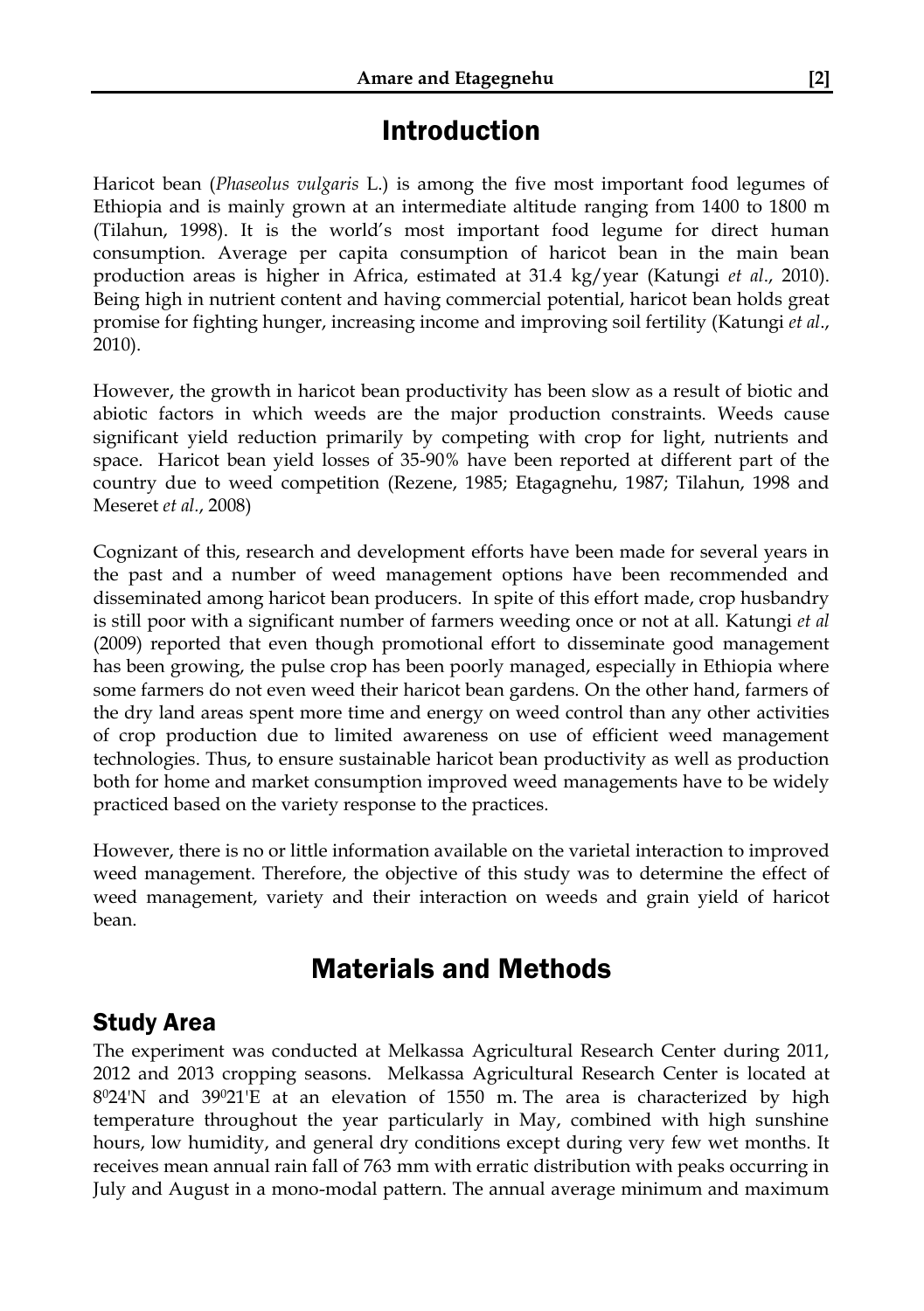temperatures at the Centre are 13.8  $\degree$ C, and 28.6  $\degree$ C, respectively. The soil type of the experimental site is well drained silt clay loam soil largely developed from quaternary volcanic deposit parent material (Tefera *et al.,* 1996).

## Experimental Procedures

The experiment was set up in split plot arrangement using a randomized complete block design in three replications. The varieties were assigned to main plots while the managements were allocated randomly to sub plots. Haricot bean varieties named as 'Awash-1' and 'Nasir' were used as test crop. The weed managements were s-metolachlor (applied pre-emergence of the weed and crop at the rate of 0.96 kg ha-1 ), glyphosate (applied post-emergence of the weed at the rate of  $1.08 \text{ kg}$  ha<sup>-1</sup>, combination of each herbicide with hand-weeding at 45 days after sowing, twice hand-weeding at 25 and 45 day after sowing (standard check) and un-weeded check. The area of each experimental plot was 4 m x2.4m (9.6 m<sup>2</sup> ). Glyphosate was applied as post-emergence onto the actively growing weed species 8 days prior to planting. However, s-metolachlor applied on to a well-prepared soil as pre-emergence for both weed and crop early after sowing. Handweeding was made in the assigned plots as per the treatment.

#### Data Collection and Analysis

Weed density and dry biomass were assessed at crop maturity from two  $0.25$  m<sup>2</sup> quadrat placed randomly in each plots. Within each quadrant weed species were identified. The collected weed fresh biomass was dried and weighed. Haricot bean grain yield harvested from the four central rows of each plot was converted to hectare. Data on weed density, weed biomass, weed control efficiency , pod per plant, seed per pod, hundred seed weight and grain yield were subjected to analysis of variance using SAS software and means were separated using the least significance difference at 5% probability level (SAS, 2004).Weed Control Efficiency (WCE) of treatments was calculated as:

WCE= DWC-DWT x100 DWC

Where, DWC was weed dry weight in weedy check, DWT weed dry weight in treated plot. The treatments are described as follows

- Awash-1 (Weedy check)
- Awash-1 + Twice hand-weeding at 25 & 45 days after sowing (standard check)
- Awash-1 + S-metolachlor at the rate of 0.96 kg ha-1
- Awash-1 + Glyphosate at the rate of 1.08 kg ha-1
- Awash-1 + S-metolachlor at the rate of 0.96 kg ha-1+ hand-weeding at 45 days after sowing
- Awash-1 + Glyphosate at the rate of 1.08 kg ha<sup>-1</sup>+ hand-weeding at 45 days after sowing
- Nasir (Weedy check)
- Nasir + Twice hand-weeding at 25 & 45 days after sowing (standard check)
- Nasir + S-metolachlor at the rate of 0.96 kg ha-1
- Nasir + Glyphosate at the rate of 1.08 kg ha-1
- Nasir + S-metolachlor at the rate of 0.96 kg ha-1+ hand-weeding at 45 days after sowing
- Nasir + Glyphosate at the rate of 1.08 kg ha-1+ hand-weeding at 45 days after sowing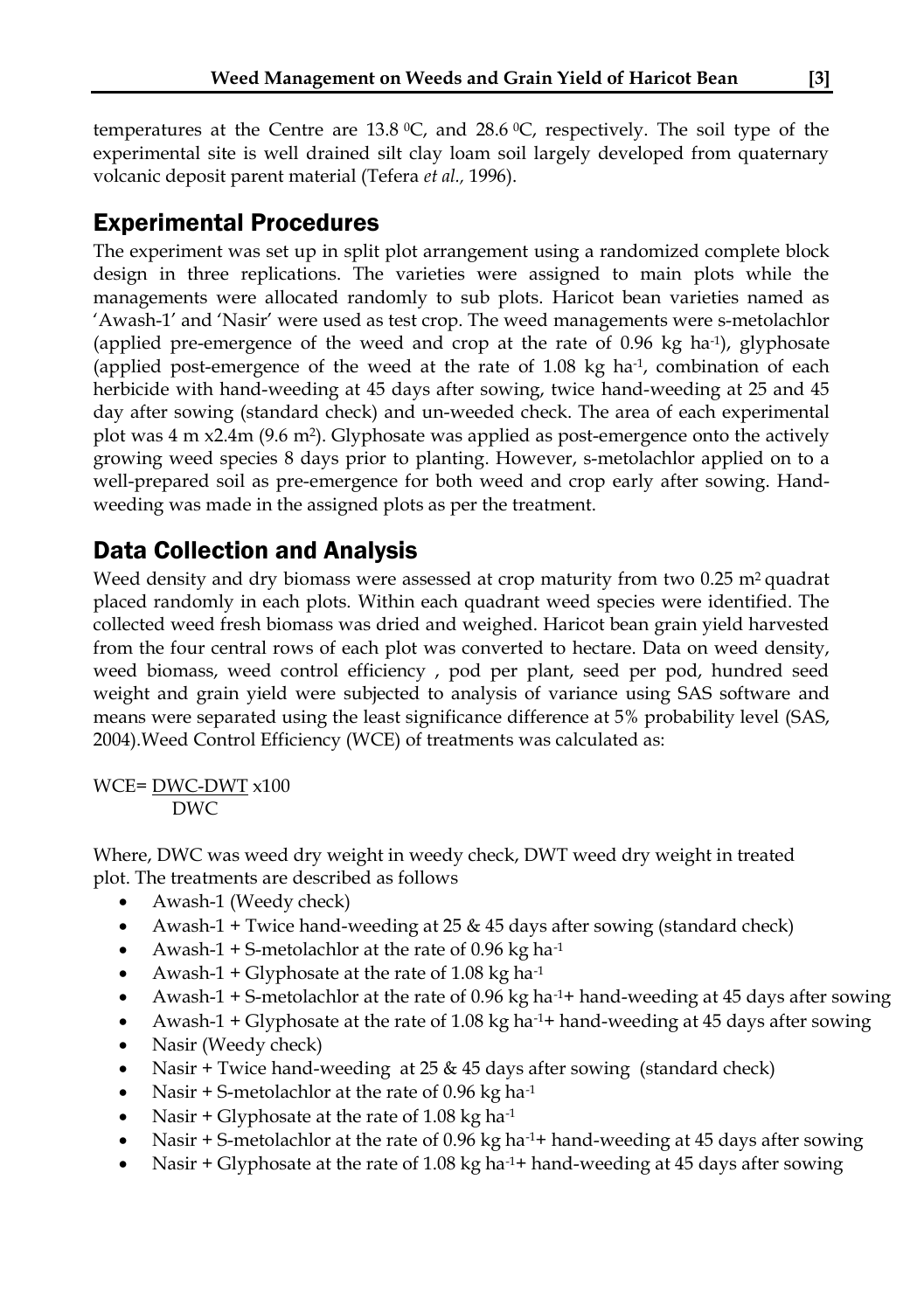# Result and Discussion

## Weed Species Composition

Eighteen weed species were recorded from the experimental fields (Table 1). Majority (greater than 80%) of them were broad leaf weed species. In all the three years *Nicandra physalodes, Xanthium strumarium and Argemoneo chroleuca* were the dominant weed species.

| Scientific name                  | Family name    | Common name         | Characteristics | Plant $m-2$ |
|----------------------------------|----------------|---------------------|-----------------|-------------|
| Xanthium strumarium L.           | Asteraceae     | Cocklebur           | Annual          | 7.0         |
| Nicandra physalodes (L.) Gaertn. | Solanaceae     | Apple of Peru       | Annual          | 4.5         |
| Guizotia scabra (Vis.) Chiov     | Asteraceae     | Sun flecks          | Annual          | 12.0        |
| Datura stramonium L.             | Solanaceae     | Moonflower          | Annual          | 3.0         |
| Galinsoga parviflora Cav.        | Asteraceae     | Gellant Solder      | Annual          | 28.0        |
| Argemone ochroleuca Sweet        | Papaveraceae   | Mexican poppy       | Annual          | 11.0        |
| Eluesine indica (L.)Gaertner     | Poaceae        | Goose grass         | Annual          | 5.0         |
| Cyperus rotundus L.              | Cyperaceae     | Purple nutsedge     | Perennial       | 4.0         |
| Cyperus esculentus L.            | Cyperaceae     | Yellow nutsedge     | Perennial       | 8.0         |
| Chenopodium album L.             | Chenopodiaceae | Lamb's-quarters     | Annual          | 3.0         |
| Amaranthus hybridus L.           | Amarantaceae   | Pig Weed            | Annual          | 5.0         |
| Polygonumne palense Meisner      | Polygonaceae   | Snake weed          | Annual          | 3.0         |
| Bidens pilosa L.                 | Asteraceae     | Blackjack           | Annual          | 13.0        |
| Leucas martinicensis (Jacq)      | Lamiaceae      | Whitewort           | Annual          | 3.0         |
| Anagallis arvensis L.            | Primulaceae    | Red chickweed       | Annual          | 3.5         |
| Setaria verticillata (L.) P.Beav | Poaceae        | Bristly foxtail     | Annual          | 7.0         |
| Commelina benghalensis (L.)      | Commelinaceae  | Tropical spiderwort | Annual          | 2.5         |
| Parthenium hysterophorus (L.)    | Asteraceae     | Congress weed       | Annual          | 7.0         |

Table 1. Weed species and their average density (plants m<sup>-2</sup>) recorded (Melkassa, 2011-2013)

#### Effect of Weed Managements on Weed Dry Matter, Density and Control Efficiency

A significant difference in weed dry matter was observed among weed managements. The lowest weed dry matter weight was recorded from s-metolachlor plus hand-weeding at 45 days after sowing treated plot followed by twice hand-weeding at 25 and 45 days after sowing and glyphosate application with supplementary hand-weeding. This suggests that the removal of lately emerged weed species by hand-weeding contributed to the low weed dry matter. On other hand the maximum weed dry matter was obtained from weedy check followed by glyphosate. Weed dry matter decreased further when herbicides are integrated with hand-weeding. This work is in agreement with the finding of Singh and Sekhon (2013) who suggested that effective weed control has been obtained with integrated use of herbicides and hand-weeding.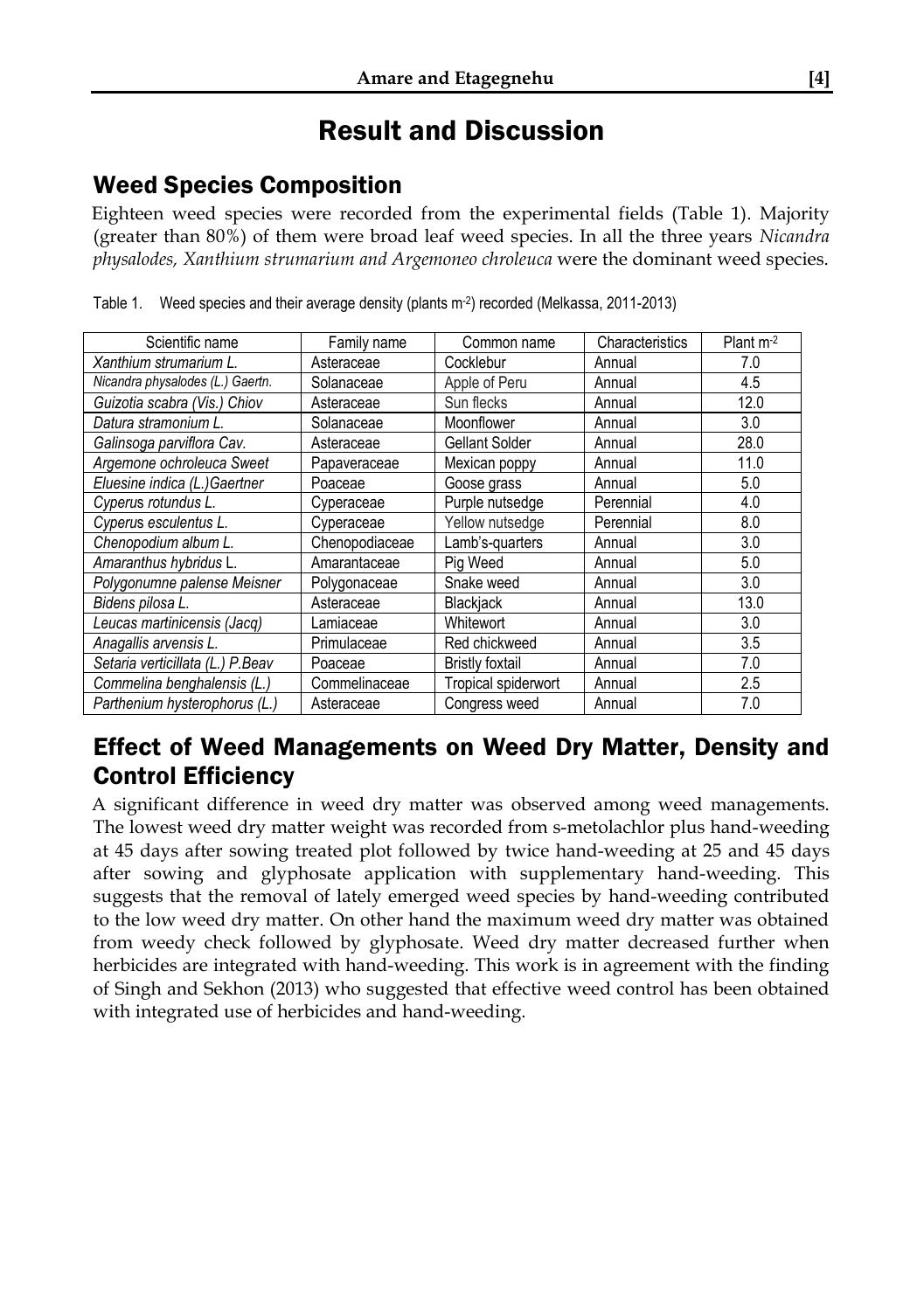|                                                                            | Density             | Dry matter          |                    |
|----------------------------------------------------------------------------|---------------------|---------------------|--------------------|
| Treatments                                                                 | (no m $^{-2}$ )     | $(g m-2)$           | WCE (%)            |
| Variety (V)                                                                |                     |                     |                    |
| Awash-1                                                                    | 97.67a              | 209.92 <sup>a</sup> | 41.83a             |
| Nassir                                                                     | 97.44ª              | 208.06 <sup>a</sup> | 42.11a             |
| Management (MP)                                                            |                     |                     |                    |
| Weedy check                                                                | 129.50 <sup>a</sup> | 349.50 <sup>a</sup> | 0.00 <sub>e</sub>  |
| Twice hand-weeding at 25 & 45 DAS (standard check)                         | 70.50e              | 118.57 <sup>d</sup> | 67.78a             |
| S-metolachlor at the rate of 0.96 kg ha-1                                  | 119.11 <sup>c</sup> | 215.50c             | 34.72c             |
| Glyphosate at the rate of 1.08 kg ha <sup>-1</sup>                         | 123.28 <sup>b</sup> | 328.39 <sup>b</sup> | 26.44 <sup>d</sup> |
| S-metolachlor at the rate of 0.96 kg ha-1+ hand-weeding at 45 DAS          | 69.50 <sup>e</sup>  | 114.72 <sup>d</sup> | 69.94a             |
| Glyphosate at the rate of 1.08 kg ha <sup>-1+</sup> hand-weeding at 45 DAS | 73.44 <sup>d</sup>  | 127.27 <sup>d</sup> | 64.94 <sup>b</sup> |
| V*MP                                                                       | ns                  | ns                  | ns                 |
| Mean                                                                       | 97.56               | 208.99              | 41.97              |
| CV(%)                                                                      | 2.26                | 10.21               | 12.69              |

Table 2. Effect of weed management and variety on weed density, weed dry matter and weed control efficiency.

*\*DAS-days after sowing*

The weed densities were significantly influenced by weed managements during all season. Thus, effect of different weed managements on weed density was significant at 5% probability. The highest weed density (129.50 plants m-2 ) was recorded from weedy check followed by the application of glyphosate $(123.28/m^2)$ ; whereas the lowest weed density (69.50no/m<sup>2</sup> )was recorded from the integration of s-metolachlor with handweeding followed by twice hand-weeding at 25 and 45 days after sowing (70.50 m<sup>-2</sup>) and glyphosate application plus supplementary hand-weeding (73.44 m-2 ). The lowest weed density in application of chemicals with hand-weeding is due to the fact that smetolachlor and glyphosate control early weed growth while hand-weeding reduces late emerging weeds during crop growth cycle. S-metolachlor inhibits cell division by interfering with biosynthesis of long chain fatty acids while glyphosate inhibits the shikimic acid pathway, causing a deficit in aromatic amino acids. As these amino acids are needed for plant growth and maintenance, the application of glyphosate may quickly result in plant death. Furthermore, supplementary hand-weeding also highly contribute to the effectiveness of herbicides by removing weeds escaping application of chemicals and lately emerging weeds.

The effects due to managements were significant on weed dry matter and density. However, the effect due to variety showed non-significant difference ( $p$ < 0.05) on weed dry matter and density. Among the managements, s-metolachlor with hand-weeding had the lowest weed dry matter, though twice hand-weeding at 25 and 45 days after sowing, glyphosate with hand-weeding and s-metolachlor alone were not statistically different. There was a significant difference among s-metolachlor with hand-weeding and smetolachlor alone. Hence, using herbicides only is not recommended. Rather, supplementary herbicide with hand-weeding is very important to control escaping plus lately emerging weeds and minimize the weed problem (Table 2). Similar to weed density and weed dry matter, maximum weed control efficiency (69.94%) was obtained from smetolachlor plus hand-weeding followed by twice hand-weeding at 25 and 45 days after sowing and supplementary hand-weeding.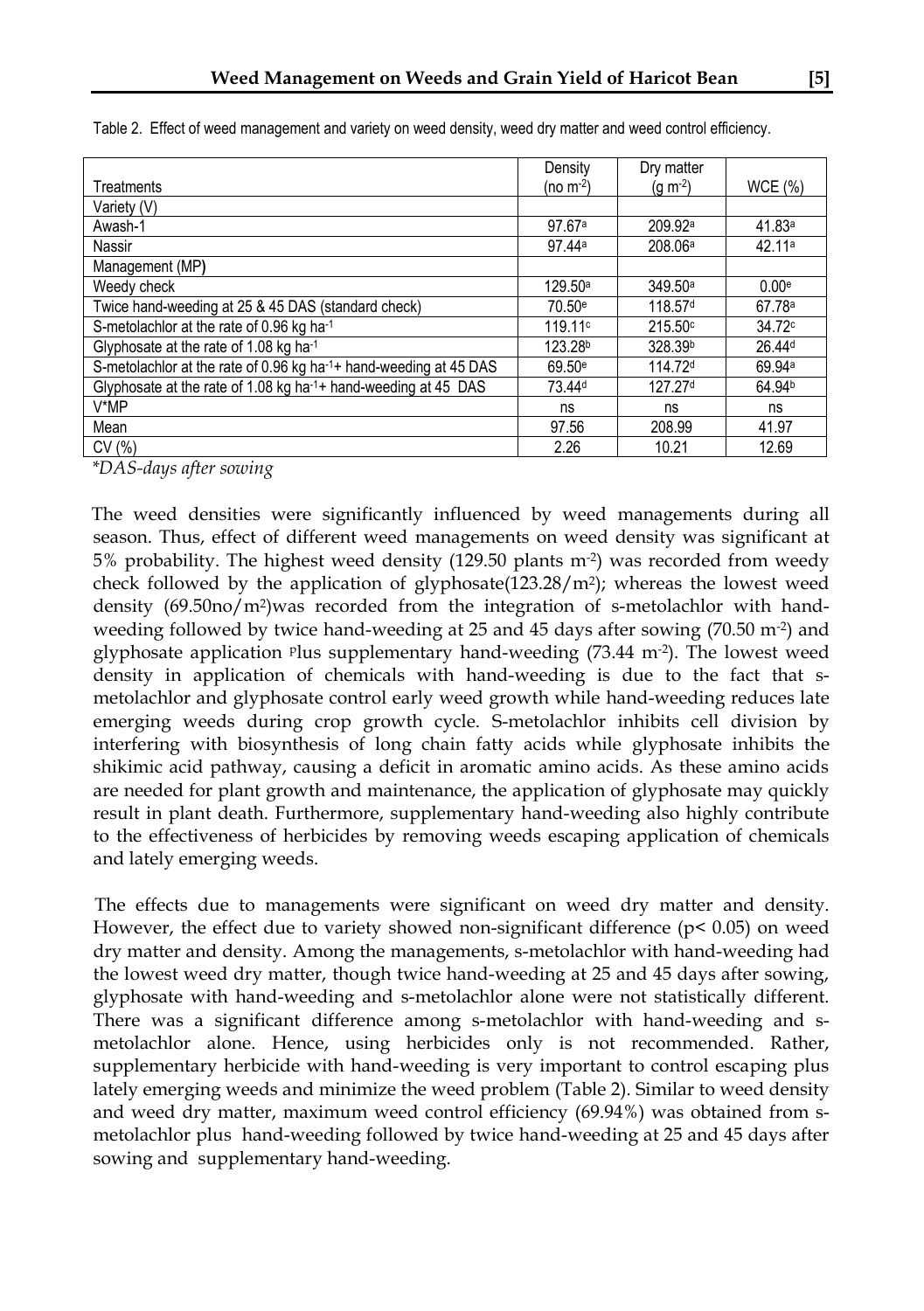#### Effect of Weed Management on Haricot Bean Grain Yield and Yield Components

Analysis of variance showed that a significant difference in pod per plant, seed per pod, hundred seed weight and grain yield were observed among different weed management and variety. The highest grain yield was obtained from the integration of s-metolachlor and hand-weeding followed by twice hand-weeding at 25 and 45 days after sowing, smetolachlor and the integration of glyphosate and hand-weeding; whereas lower grain yield was obtained from weedy check and glyphosate. However, the grain yield in all the treatments was statistically different from each other.

Although herbicides alone is not effective without supplementary hand-weeding, application of only s-metolachlor showed significantly higher grain yield than glyphosate with supplementary hand-weeding weeding in both varieties (Table 3). This might be due to the herbicides mode of action and time of application, i.e., s-metolachlor applied on to well-prepared soil controlled weeds effectively by inhibiting weed emergence when applied at pre-emergence of the crop and weeds. Whereas the application of glyphosate was made onto an actively growing weeds before planting of the crop. As a result weeds emerged with crop can easily compete with crop and cause significant yield reduction unless it is removed timely. This finding is in agreement with the work of Tenaw Workayehu and Mathias Mekuria (1998) who reported that pre-emergence herbicides were more beneficial and have resulted in vigorous growth and better yield of haricot bean. Similarly, Singh and Sekhon (2013) also reported that integration of herbicides and hand-weeding provided the high weed control efficiency and produced the highest grain yield. The findings of the study were in coherence with that of Waktole *et al*. (2013) who reported that application of s-metolachlor superimposed with one hand-weeding resulted in the highest grain yield.

Interaction effects of years, variety and managements showed non-significant ( $p < 0.05$ ) difference for all parameters (weed density, weed dry matter, weed control efficiency, grain yield, pod per plant, seed per pod and hundred seed weight (Table 3).The interaction effect of variety and weed managements showed significant difference (p<0.05) inpod per plant, seed per pod and grain yield. Interaction of variety and unweeded treatment showed non-significant difference (p<0.05) in all parameters except seed per pod. Interaction of variety and twice hand-weeding also showed non-significant difference on seed per pod, hundred seed weight (Table 3).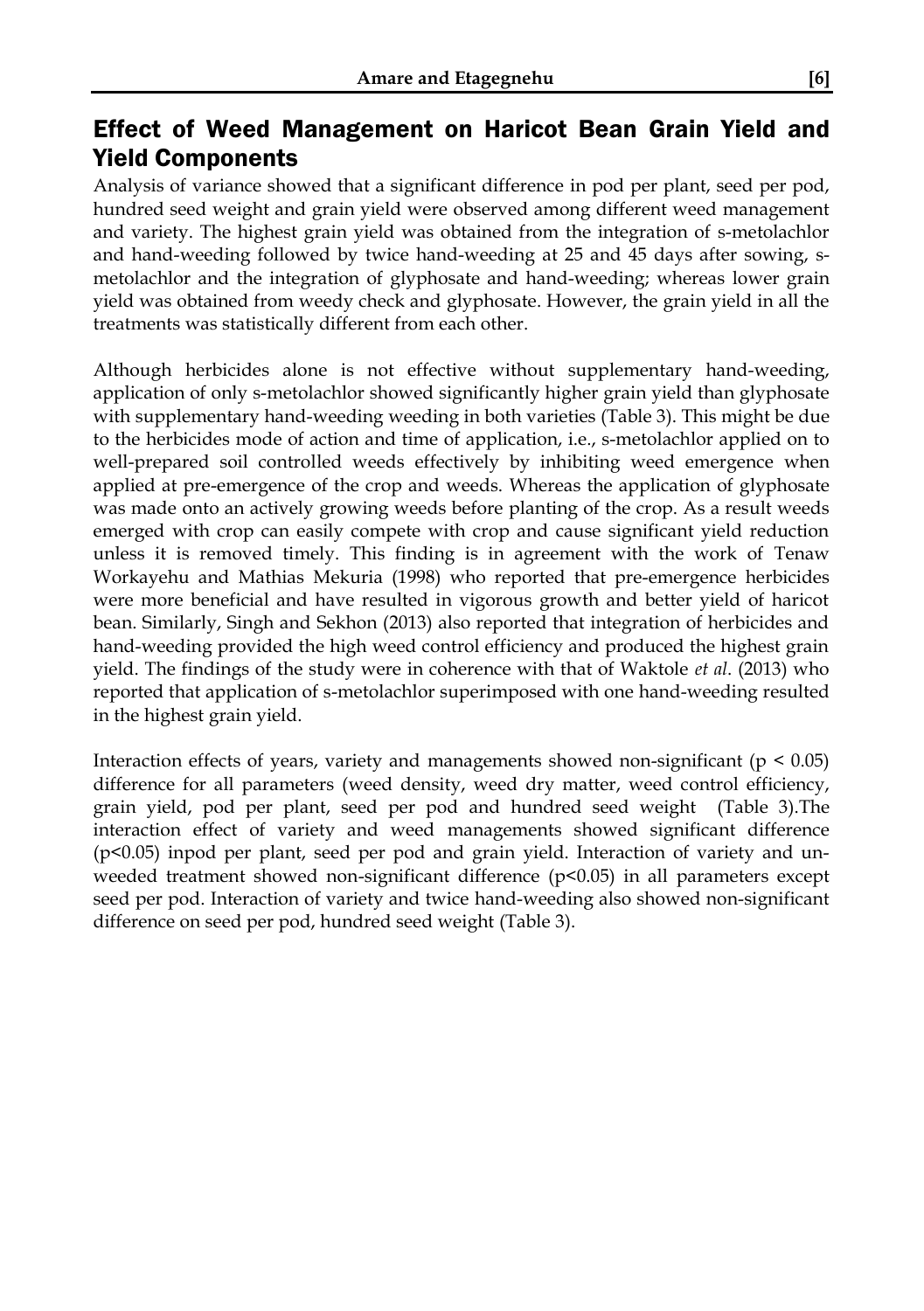

Figure 1. Relationship between weed dry matter at harvest and haricot bean grain yield

The analysis of the relationship between weed dry matter and haricot bean grain yield demonstrated as significant correlation. Figure 1 shows that there is a negative correlation between grain yields and weed dry matter. That means that as grain yield increases, the weed dry matter declines, and vice versa. Thus emphasis should be given to control weeds for obtaining high grain yield. However, comparison of s-metolachlor and glyphosate+ hand-weeding at 45 days after sowing is not agree with the inverse relationship of dry matter and grain yield. This is due to the fact that crops are highly affected by weed infestation at early stage.

In general, the effect due to variety and the interaction of variety by management did not show significant difference on weed density and dry matter; while the grain yield was significantly affected by variety, management and their interaction. This might be due to the similar plant architecture or leaf canopy closure of the varieties and the difference in varieties yielding potential. This implies that the two varieties did not show significant difference to different weed management in different ways. Hence instead of evaluating weed management independently, similar practices can be recommended for both varieties.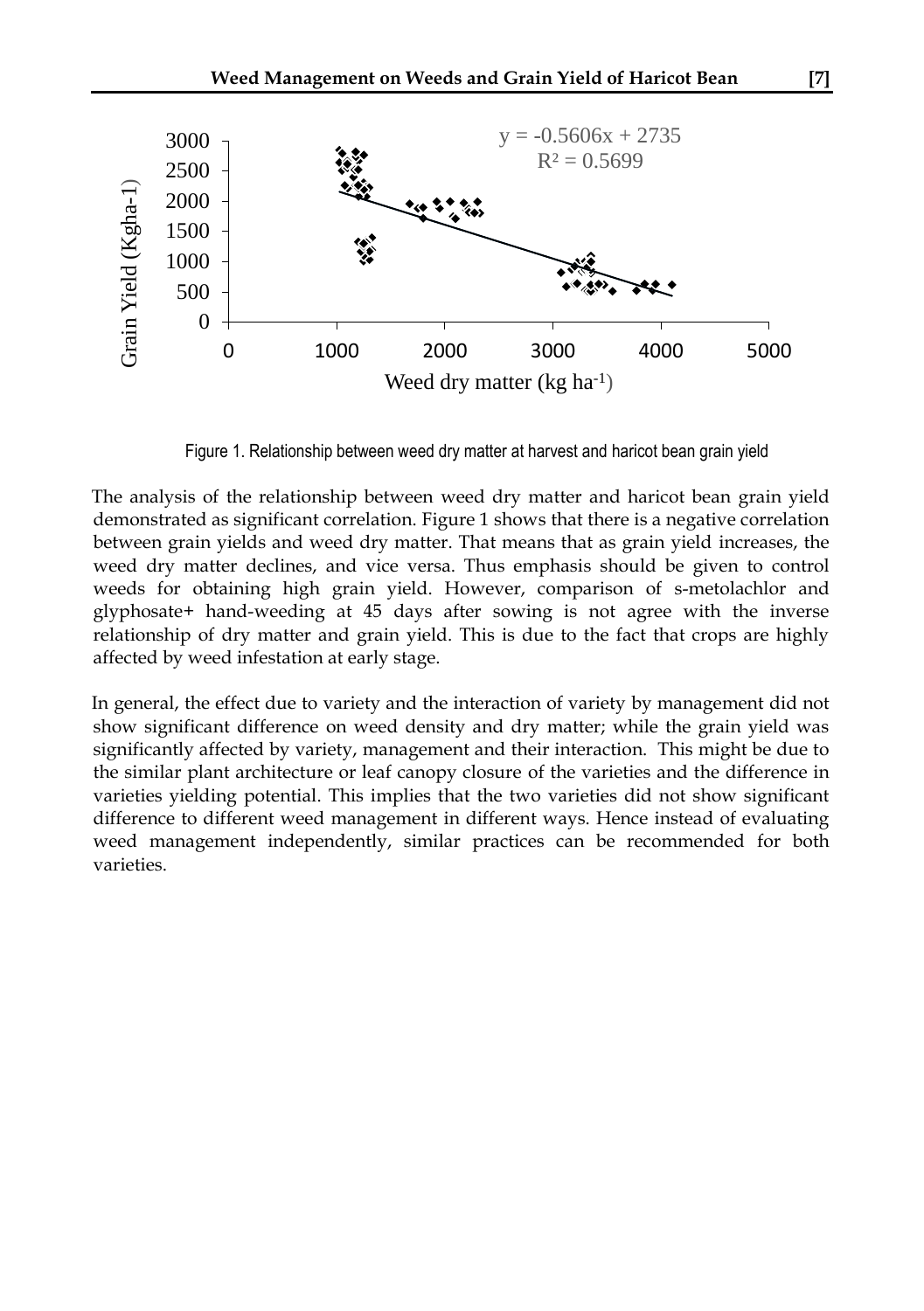| $\sigma$ . The second function of $\sigma$<br>Management                    | Grain yield (kg ha-1) |                      | Pod/plant          |                     | Seed/pod             |                      | Hundred             |                     |
|-----------------------------------------------------------------------------|-----------------------|----------------------|--------------------|---------------------|----------------------|----------------------|---------------------|---------------------|
|                                                                             |                       |                      |                    |                     |                      |                      | seed weight (g)     |                     |
|                                                                             | Awash-1               | Nasir                | Awash-             | Nasir               | Awash-1              | Nasir                | Awash-1             | Nasir               |
| Weedy check                                                                 | 532.31h               | 628.32h              | 6.24q <sup>f</sup> | $6.87$ <sup>f</sup> | 532.31h              | 628.32h              | $6.24$ $a$ f        | $6.87$ <sup>f</sup> |
| Twice hand-weeding at 25 & 45 DAS (standard check)                          | 2173.79c              | 2575.35 <sup>b</sup> | 9.56c              | 11.06 <sup>b</sup>  | 2173.79c             | 2575.35 <sup>b</sup> | 9.56c               | 11.06 <sup>b</sup>  |
| S-metolachlor at the rate of 0.96 kg ha <sup>-1</sup>                       | 1828.39 <sup>d</sup>  | 1920.92 <sup>d</sup> | 9.41c              | 10.97 <sup>b</sup>  | 1828.39 <sup>d</sup> | 1920.92 <sup>d</sup> | 9.41c               | 10.97 <sup>b</sup>  |
| Glyphosate at the rate of 1.08 kg ha-1                                      | 851.279               | 997.17f              | 6.81f              | 6.60 <sub>q</sub>   | 851.279              | 997.17f              | $6.81$ <sup>f</sup> | 6.60 <sub>q</sub>   |
| S-metolachlor at the rate of 0.96 kg ha-1+ hand-weeding at 45 DAS           | 2244.53c              | 2715.23 <sup>a</sup> | 10.84 <sup>b</sup> | 14.05 <sup>a</sup>  | 2244.53c             | 2715.23 <sup>a</sup> | 10.84b              | 14.05a              |
| Glyphosate at the rate of 1.08 kg ha <sup>-1</sup> + hand-weeding at 45 DAS | 1002.71f              | 1291.41 <sup>e</sup> | 7.53e              | 8.63 <sup>d</sup>   | 1002.71f             | 1291.41 <sup>e</sup> | 7.53e               | 8.63 <sup>d</sup>   |
| Mean                                                                        | 1438.83 <sup>B</sup>  | 1688.06A             | 8.40 <sup>B</sup>  | 9.70 <sup>A</sup>   | 4.01 <sup>B</sup>    | 4.55 <sup>A</sup>    | 17.33B              | 17.88A              |

Table3. Mean grain yield and yield components as influenced by the interaction of management and haricot bean varieties

*DAS- days after sowing; capital letter 'A' And 'B' indicated mean difference between varieties*

|  |  |  |  | Table 4. Mean square of grain yield and yield components of haricot bean variety, weed density, weeds dry matter and weed control efficiency |  |
|--|--|--|--|----------------------------------------------------------------------------------------------------------------------------------------------|--|
|  |  |  |  |                                                                                                                                              |  |

| Source of variation | Degree of<br>Freedom | Mean of squares of weeds and yield components |                       |                      |                             |                    |                    |                        |  |  |
|---------------------|----------------------|-----------------------------------------------|-----------------------|----------------------|-----------------------------|--------------------|--------------------|------------------------|--|--|
|                     |                      | Weed density                                  | Weed dry matter       |                      | Grain yield                 | Seed               | <b>HSW</b>         | Pod                    |  |  |
|                     |                      | (No. m <sup>-2</sup> )                        | $(q m-2)$             | (% )                 | $($ kg ha <sup>-1</sup> $)$ | $(pod^{-1})$       | (q)                | (plant <sup>-1</sup> ) |  |  |
| Year (Y)            | 2                    | 72.75 <sup>ns</sup>                           | 1796.24 <sup>ns</sup> | 84.71 <sup>ns</sup>  | 17317.73ns                  | 0.08 <sub>ns</sub> | 0.27 <sup>ns</sup> | 0.78 <sup>ns</sup>     |  |  |
| Variety (V)         |                      | 1.33 <sup>ns</sup>                            | 93.58 <sup>ns</sup>   | 677.00*              | 1677155.9*                  | $7.97*$            | $8.44*$            | 45.34*                 |  |  |
| Y*V                 | 2                    | 7.19ns                                        | 614.88ns              | 68.20 <sup>ns</sup>  | 12847.08ns                  | 0.03 <sub>ns</sub> | 0.66 <sup>ns</sup> | 1.04 <sub>ns</sub>     |  |  |
| Managements (MP)    | 5                    | 15289.87*                                     | 208017.76*            | 11984.41*            | 11315359.74*                | $17.45*$           | 142.14*            | 97.48*                 |  |  |
| Y*MP                | 10                   | 7.92ns                                        | 509.42ns              | 33.38 <sup>ns</sup>  | 14259.87 <sup>ns</sup>      | 0.13 <sup>ns</sup> | 0.20 <sub>ns</sub> | 0.10 <sub>ns</sub>     |  |  |
| V*MP                | 5                    | 5.07ns                                        | 734.17 <sup>ns</sup>  | 360.88ns             | 119265.93*                  | $0.89*$            | 0.82 <sub>ns</sub> | $5.88*$                |  |  |
| Y*VAR*MP            | 10                   | 5.43ns                                        | 437.00 <sup>ns</sup>  | 103.72 <sup>ns</sup> | 15607.34ns                  | 0.23 <sup>ns</sup> | 0.13 <sup>ns</sup> | 0.28 <sub>ns</sub>     |  |  |
| Pooled Error        | 71                   | 4.65                                          | 460.74                | 87.30                | 12669.69                    | 0.13               | 0.49               | 0.26                   |  |  |
| R-Square            |                      | 0.99                                          | 0.97                  | 0.91                 | 0.98                        | 0.92               | 0.96               | 0.97                   |  |  |
| CV (%)              |                      | 2.21                                          | 10.27                 | 21.82                | 7.20                        | 8.34               | 3.97               | 5.60                   |  |  |

*CV-Coefficient of Variation; \* Significant at 5% probability level, ns=non- significant difference*